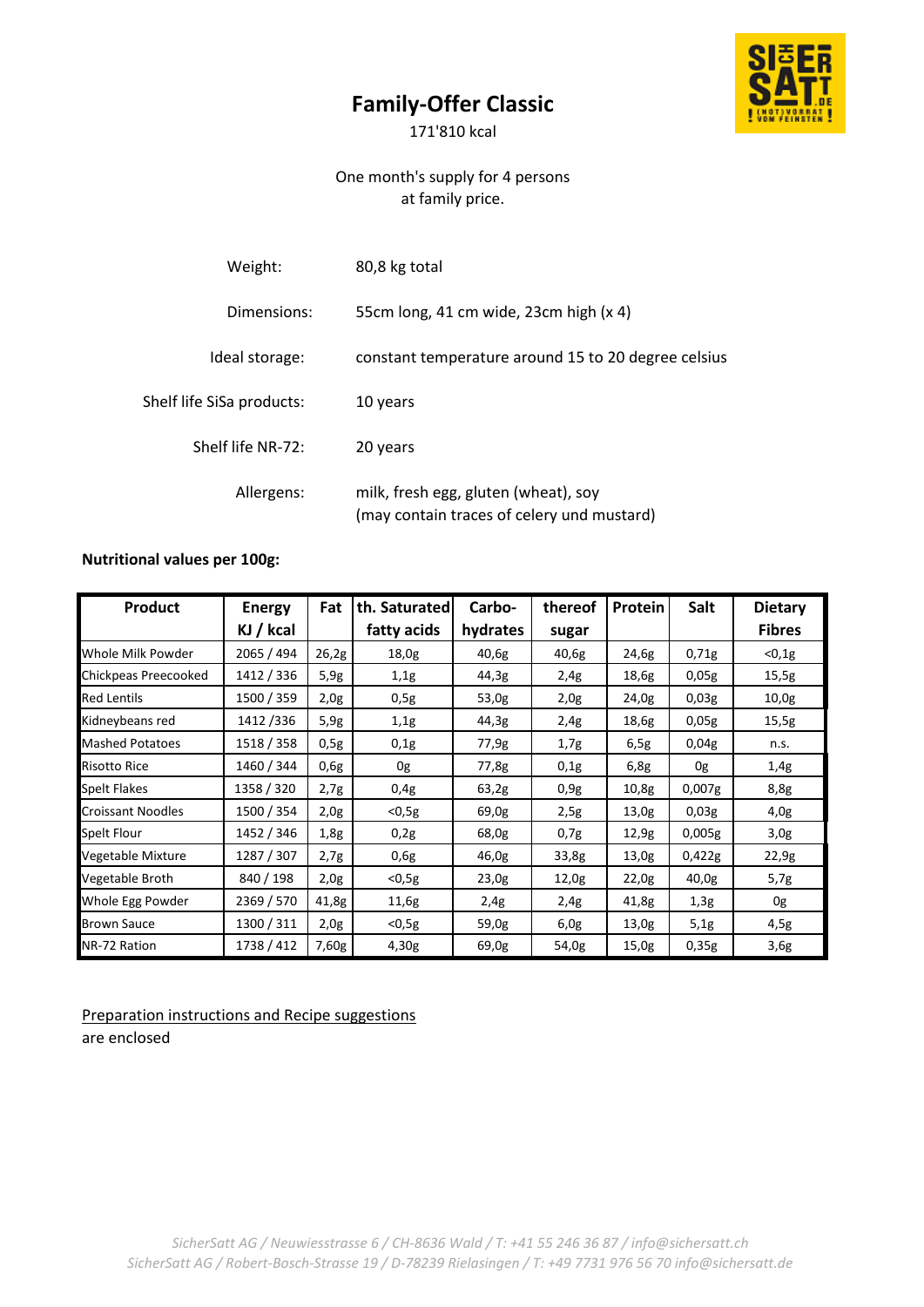Content:

4 Tins Whole Milk Powder, 900g Ingredients: Whole Milk Powder **Allergens: Milk**

4 Tins Chickpeas Preecooked, 800g Ingredients: Chickpeas Preecooked and dehydrated **Allergens: None**

4 Tins Red Lentils, 1400g Ingredients: Red Lentils **Allergens: None**

4 Tins Red Kidney Beans, Preecooked, 800g Ingredients: Red Kidney Beans Preecooked and dehydrated **Allergens: None**

4 Tins Mashed Potatoes Powder, 750g Ingredients: Potatoes 100% **Allergens: None**

4 Tins Risotto Rice, 1600g Ingredients: Risotto Rice **Allergens: None**

4 Tins Spelt Flakes, 900g Ingredients: Spelt Flakes **Allergens: Gluten**

4 Tins Croissant Noodles (hard wheat semolina), 900g Ingredients: Croissant Noodles **Allergens: Gluten**

4 Tins Spelt Flour, 1000g Ingredients: Spelt Flour **Allergens: Gluten**

4 Tins Vegetable Mixture, 400g Ingredients: Carrots, Leek, Parsnips, Paprika, Onions, Courgette and Parsley; all air-dried **Allergens: None**